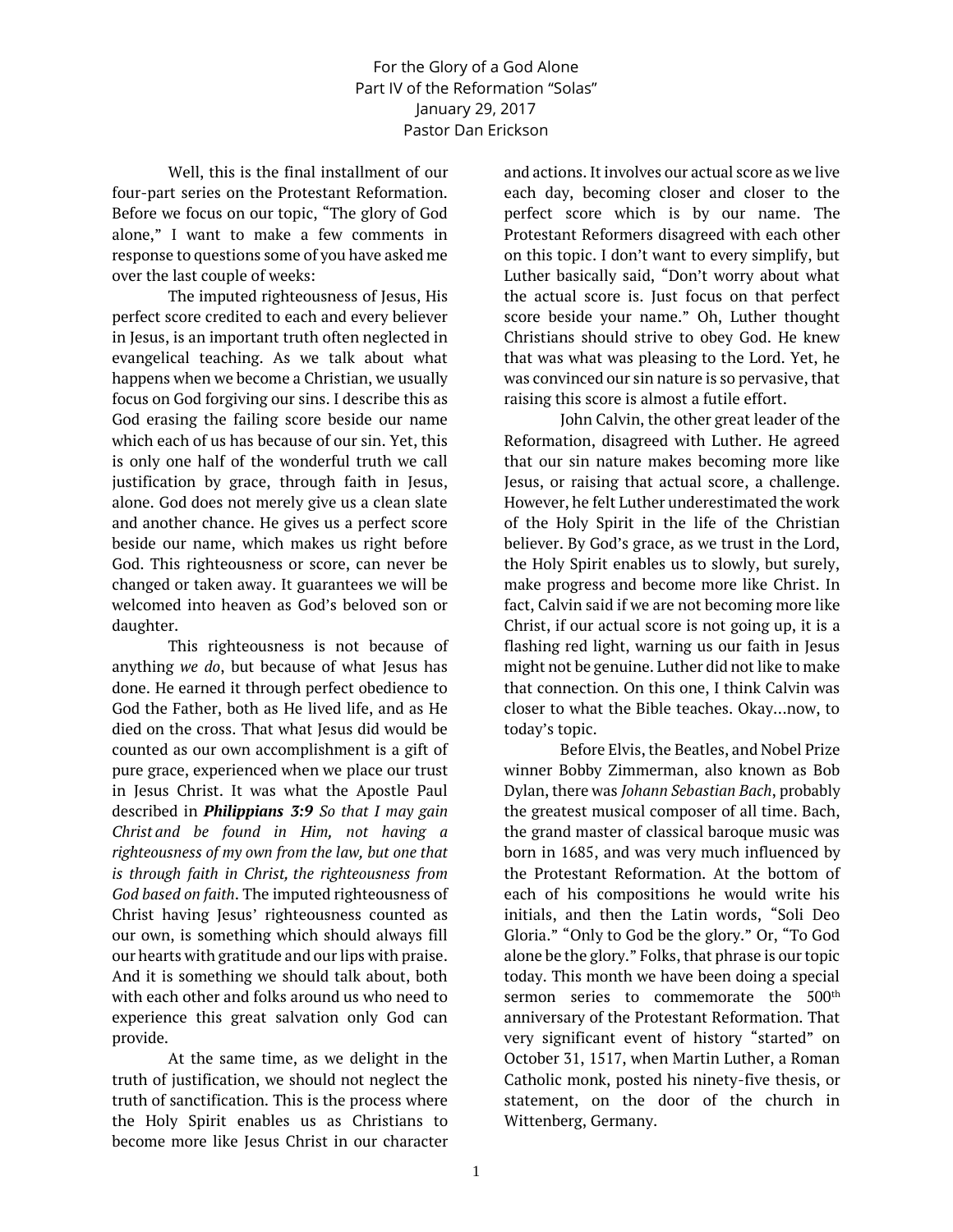We have not focused on the personalities, but on the teaching of the Reformation, and have covered the key ideas of the Bible's authority alone, salvation by grace alone, through faith alone, in Christ alone. Our final topic is "For the glory of God alone." This is an important part of understanding the salvation we experience when we trust Jesus Christ. Yet, as Johann S. Bach understood, God can be glorified not just in our salvation, but in all aspects of life. In fact, I believe this is a very significant contribution of the reformation, that ordinary aspects of life can be used to bring glory to God alone. Friends, let's pause and pray the Lord would enable us to hear, understand, believe and obey His word as He speaks to us today.

In the 1500s it was common to think of "saints" as those Christians in heaven who had demonstrated extraordinary faith and devotion to God. Luther, however, noted that this is not how the Bible uses the term. The word is used sixty times in the New Testament. And almost always refers to ordinary Christians here on earth. For example, *Ephesians 1:1b*, the Apostle Paul addresses that letter, *To the saints who are in Ephesus, and are faithful in Christ Jesus*. Luther noted that, yes, God intended there to be leaders in the church, pastors, teachers, et cetera, but that all believers in Jesus Christ are "saints" and have an opportunity to glorify God. He was especially struck by what Paul writes in *1 Corinthians 10:31 So whether you eat or drink, or whatever you do, do it all for the glory of God*. Folks, eating and drinking is a very ordinary part of life. We each do this a number of times every day. Thus, you don't have to be a pastor, a missionary or Sunday school teacher to bring glory to God. Ordinary people can do ordinary things, in ordinary ways, for His glory.

Luther reportedly said, "*The maid who sweeps her kitchen is doing the will of God just as much as the monk who prays – not because she may sing a Christian hymn as she sweeps but because God loves clean floors. The Christian shoemaker does his Christian duty not by putting little crosses on the shoes, but by making good shoes, because God is interested in good craftsmanship."* Ordinary people, a maid, a shoemaker, et cetera, doing ordinary things, sweeping floors and making shoes, doing it in an ordinary way, without singing hymns all the time. Incidentally, when I was growing up on the farm, I would sometimes sing hymns as I milked the cows. It increased milk production…maybe. Anyway, singing hymns while doing chores is great, but that or putting some other religious frosting on your work, is not a requirement for doing your job for the glory of God.

So, what is required? Whether you are driving a truck at the mine, caring for a patient at the hospital, or serving a warrant as a police officer (we have a few of those here today) how can you do that for the glory of God? If you are playing basketball, or cheering at a hockey game, or making dinner for your family, or washing dishes after the meal, how can you do that for the glory of God?

Well, Luther said, to truly glorify God, in any activity **one must do it as a Christian**, as someone who is trusting in Jesus Christ as Savior and Lord. Now, when a surgeon who is an atheist or Muslim saves someone's life in the operating room, that act is likely pleasing to God. However, she cannot truly glorify God unless she is doing so as a Christian, as a representative of the Lord Jesus. Now, I want to make sure we are on the same page. The Bible is pretty clear that a Christian is not merely someone who believes in God, or goes to church, or who has been Baptized, or who is a nice person. A Christian is someone, who by God's grace, is trusting in Jesus Christ for salvation. Or as I like to say, a Christian does not merely believe facts about Jesus, but believes in Jesus, trusting not in self or anyone or anything else, but in Jesus. That is to what the Apostle Paul was referring when he wrote…in those verses we read or recited earlier, *Ephesians 2:8, 9 For by grace you have been saved through faith. And this is not your own doing; it is the gift of God, not a result of works, so that no one may boast*. A person can become a Christian only through trusting in Jesus. And only as a Christian can someone truly being glory to God.

So, how then does a Christian, an ordinary Christian, eat, drink, work or play for the glory of God? Number one, we do it with gratitude. If we have received God's salvation, something we realize we in no way deserve, gratitude should become the underlying theme of our lives. After all, everything from eternal salvation to the air we breathe is a gift from God. This should cause gratitude to fill our souls. We can resonate with what Paul says in *Corinthians 4:7 What do you have that God hasn't given you? And if everything you have is from God, why boast as though it were not a gift?* Friend, a Christian can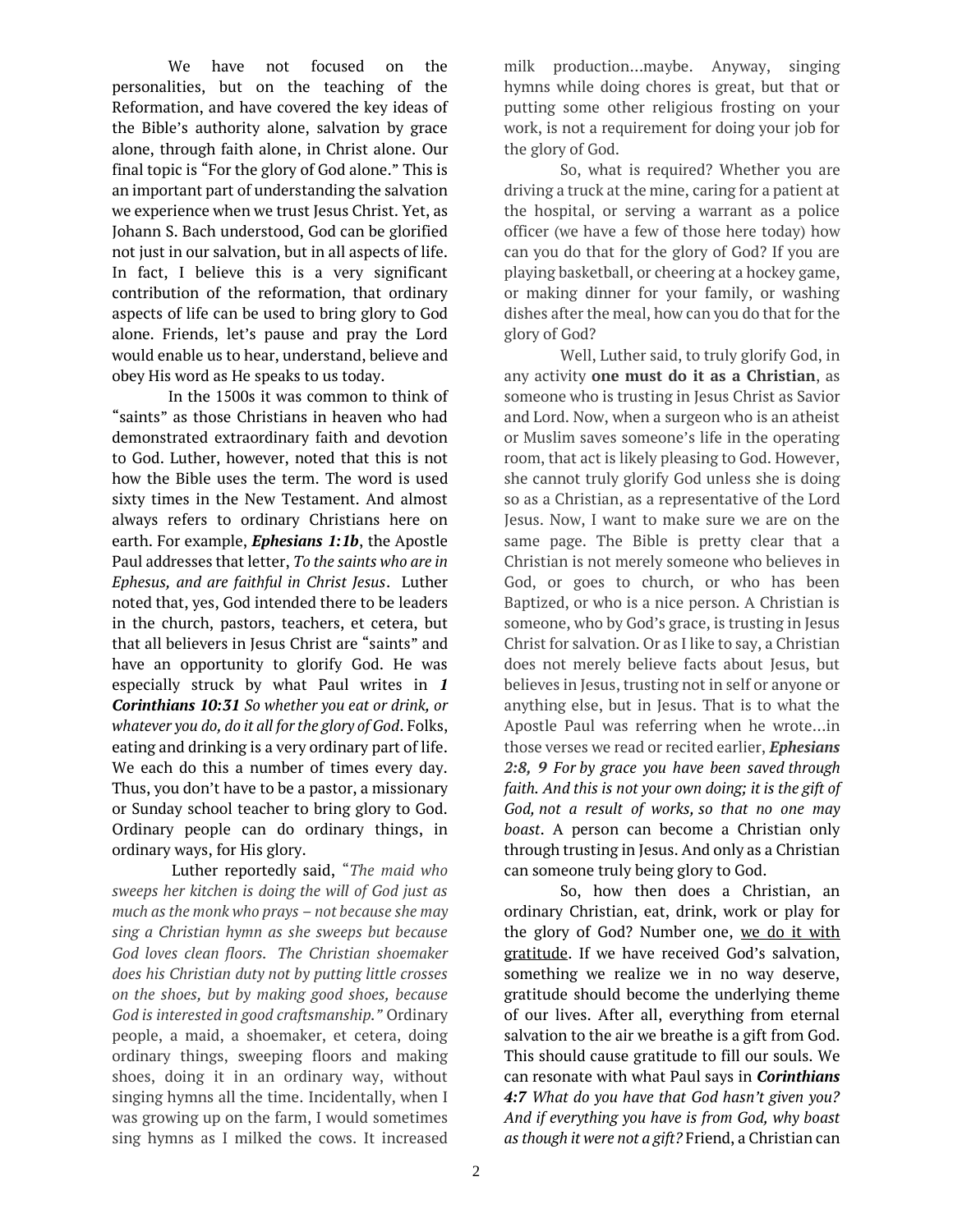glorify God when she drinks a glass of orange juice, delights in that tangy sweetness, and feels gratitude to God because she enjoys a diet which includes far more than bread and water. A Christian can glorify God as he drives to work in the morning, to a job which requires him to work hard, for minimal pay, alongside people he doesn't really enjoy, but feeling gratitude because it provides the money he needs to support his family. One can feel gratitude watching your favorite football team lose the NFC championship game, just because you enjoy football. Gratitude, recognizing everything good we have is a gift from the Lord, is a big part of glorifying God.

Number two, we glorify God as we eat, drink, work, play or whatever we do, by showing grace to others as we do it. Those of us who are believers in Jesus, have experienced amazing grace as we received a salvation we in no way deserve. Because we have been given grace, we ought to show grace to others. When we do that, when we are kind, considerate and forgiving to the waiter who goofs up our order, when we volunteer to work on a project with the new student at school no one else talks to, we bring glory to God. When those who have received the grace of God through Jesus Christ, reflect that grace to other people, even if they don't deserve it, this brings glory to God.

Number three, we glorify God when as we eat, drink, work, play or whatever we do, we seek to please Him. That is the number one question: Is what I am doing pleasing to the Lord? That is more important than what a boss or supervisor thinks, more important than what friends and family members think, even more important than your own evaluation of yourself. It is not that we don't care about what others think, or about our own thoughts, but ultimately it is God whom we desire to please. Because, if God is happy with what we are doing, what anyone else thinks doesn't really matter, and if God is not happy with what we are doing, what anyone else thinks doesn't really matter. The best way to glorify God as we live our seemingly ordinary lives, is to seek to play for an audience of one, to focus on what will honor Him. This is reflected in Paul's instructions in *Ephesians 6:7 Do you work with enthusiasm, as though you were working for the Lord rather than for people*.

So, we glorify God, when as believers in Jesus Christ when:

- 1. We feel gratitude
- 2. We show grace
- 3. We focus on pleasing the Lord, as we live our lives.

When we do that, we are fulfilling our responsibility given in *1 Corinthians 10:31 So whether you eat or drink, or whatever you do, do it all for the glory of God*. *Soli deo Gloria—*to God alone be the glory.

So, what does this look like in real life? Well, let me tell you about my friend, Joe. You have not met him, but you know people like him. Joe works as a cop, has been in law enforcement for over twenty years. Joe has always believed God existed, but that belief has never been a big part of his life. He used to attend church occasionally with his parents when he was growing up, but it had pretty much been just weddings and funerals since junior high…that is, until five years ago. That is when a big change occurred in Joe's life. For about three years before that, Joe had become a pretty unhappy camper. His dad was killed in a car accident, things with his wife, Mary, kept getting more and more tense, and three kids who were starting to enter their teen years made things at home pretty chaotic. Between that, and the daily pressures of being a cop, Joe was getting pretty stressed out. Trying to relieve that stress he started drinking more, a lot more, which made things between him and Mary worse, which meant Joe drank even more.

One day, when he was feeling really lousy Joe decided to call his old high school buddy, Jim, who was now a lawyer in Omaha, Nebraska. As they talked, Jim told Joe how his life had been transformed a few years earlier when he had become a Christian. Joe said, "I thought you were always a Christian."

Jim replied, "No, but now I am a real Christian. I am trusting in Jesus Christ as my savior, and each day my goal is to follow and please Him."

Joe said, "Jim, I just don't think that is me. I am just not a religious type of guy."

"Neither am I," Jim said. "But look at it this way: Do you believe in God?"

"Sure," Joe replied.

"Well," Jim said, "*If God really exists, what could be more important than Him*?" When Joe heard those words, something inside him clicked.